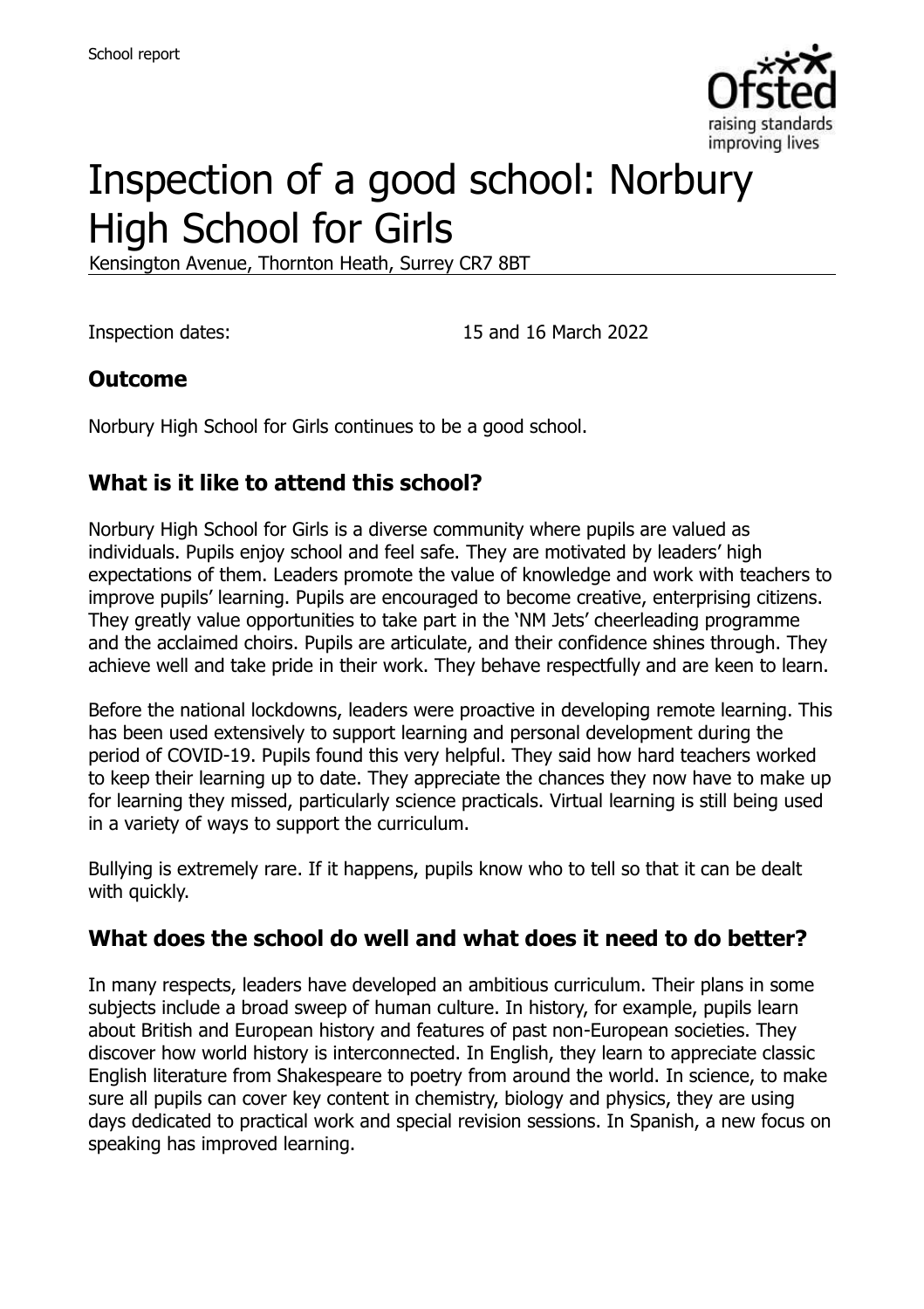

From Year 7 through to the sixth form, pupils are achieving well. This includes pupils with special educational needs and/or disabilities and disadvantaged pupils. They are proud of their work and progress. Sixth-form pupils enjoy the subjects they have chosen and participate confidently in lessons. Teachers help pupils remember their learning. Pupils can explain how they use teachers' feedback to improve their work.

An emphasis is placed on reading in many lessons. Pupils are encouraged to read aloud in class. Interesting books are promoted imaginatively in the school library. However, not all pupils say they read for pleasure.

The school does a great deal to encourage pupils' participation in music, art, drama and sport. The content of the arts curriculum has a strong focus on popular cultures. For example, pupils in Year 11 follow a qualification with a focus on contemporary music performance rather than the broader music GCSE curriculum course. This, in turn, influences the content of the key stage 3 curriculum. Likewise, in art, it is not clear how far pupils explore the work of great artists globally and over time. Reviewing the content of the arts courses in the curriculum is an area for the school's further development.

At key stages 5, the school has provided courses which appeal to students, such as forensic science. Leaders have recognised that to enhance pupils' future opportunities it is important to increase take-up of the English Baccalaureate (EBacc) subjects at key stage 4 so that a greater number also have the option of accessing more traditional and academic courses. This work has started, and improvements in Ebacc take-up are already being seen.

The school's mission is 'dedicated to preparing students for the future'. Provision for their wider development is strong. The pastoral programme and student opportunities help pupils develop resilience and self-confidence. They learn about democracy, the rule of law and respect. They are developing a sense of agency and believe school leaders listen to them. They gain an age-appropriate understanding of healthy relationships. There are many extra-curricular opportunities, including a wide range of clubs, school shows, the Duke of Edinburgh's Award scheme and trips to the theatre and universities.

Teachers say their workload is manageable and they feel well supported. Governors and trustees engage with staff. They take account of the main pressures on them and their well-being.

## **Safeguarding**

The arrangements for safeguarding are effective.

Leaders are sharply aware of the local context and the challenges it poses for pupils' safety. Staff have meaningfully participated in relevant training. They are proactive in identifying the dangers and the pupils at risk. They work well with local agencies, including the police, to manage these risks and protect pupils. They ensure that pupils are taught how to keep safe on all levels. This was confirmed in conversations with pupils, who felt safe and could talk about how they are taught to be safe. Governors and trustees understand and fulfil their responsibilities in terms of safeguarding and equalities.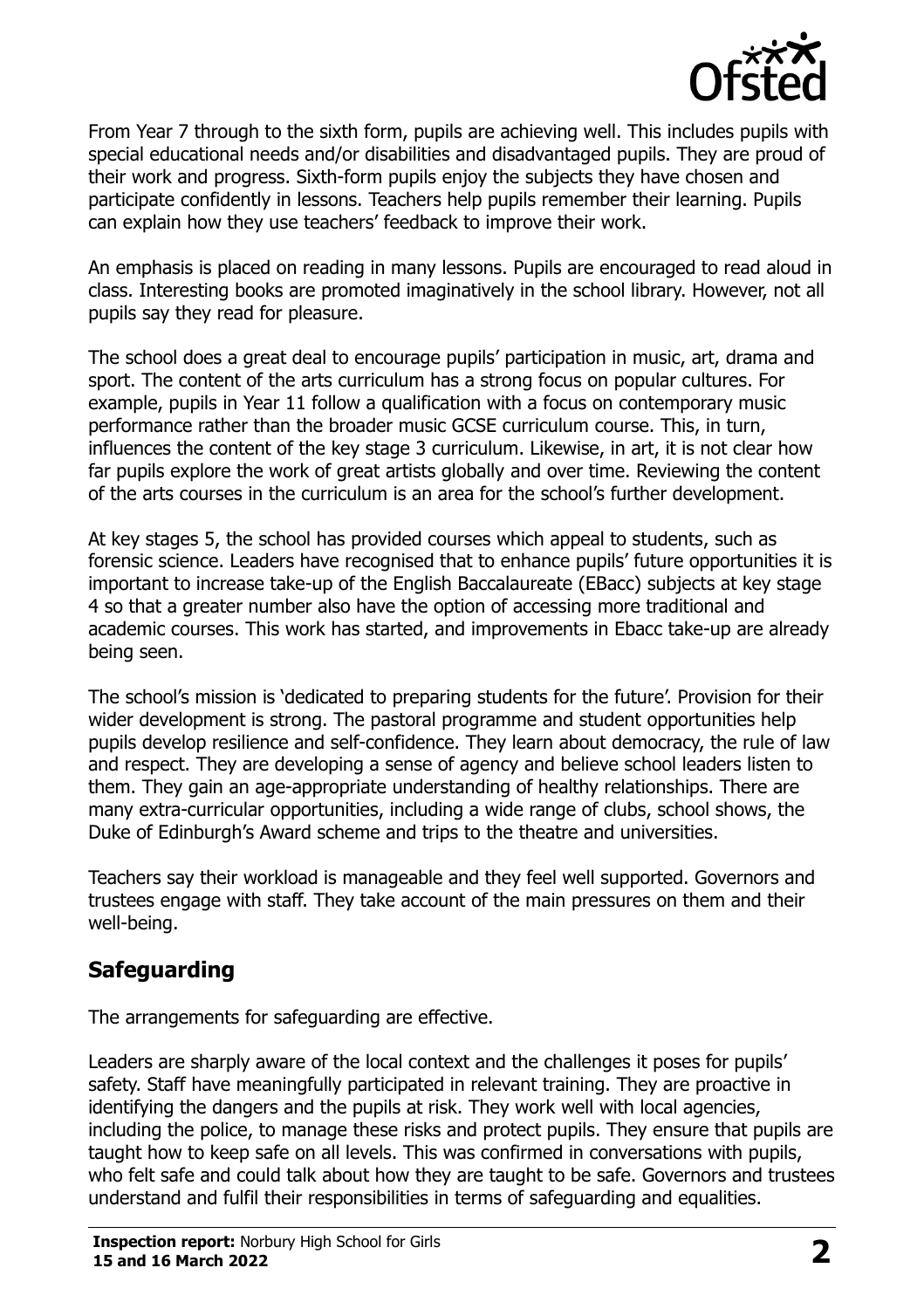

## **What does the school need to do to improve?**

## **(Information for the school and appropriate authority)**

- The school encourages participation in arts activities. Some groups, such as the choirs, are popular and successful. However, at key stage 3, there is an imbalance in the musical and visual arts styles studied by pupils. This limits their readiness to take these subjects to the next level, including at GCSE or A level. Leaders should review the content of arts curriculum subjects, including at key stage 3, to ensure that pupils learn in-depth about a greater range of styles and historical periods.
- The school is committed to increasing the take-up of EBacc subjects. Leaders and teachers have recognised the need for improved learning in these subjects, including strengthening pupils' preparedness for the sixth form. This work should continue so that more pupils are able to access a greater range of courses in the sixth form.

#### **Background**

When we have judged a school to be good, we will then normally go into the school about once every four years to confirm that the school remains good. This is called a section 8 inspection of a good or outstanding school, because it is carried out under section 8 of the Education Act 2005. We do not give graded judgements on a section 8 inspection. However, if we find evidence that a school would now receive a higher or lower grade, then the next inspection will be a section 5 inspection. Usually this is within one to two years of the date of the section 8 inspection. If we have serious concerns about safeguarding, behaviour or the quality of education, we will deem the section 8 inspection as a section 5 inspection immediately.

This is the second section 8 inspection since we judged the school to be good in June 2013.

#### **How can I feed back my views?**

You can use [Ofsted Parent View](https://parentview.ofsted.gov.uk/) to give Ofsted your opinion on your child's school, or to find out what other parents and carers think. We use information from Ofsted Parent View when deciding which schools to inspect, when to inspect them and as part of their inspection.

The Department for Education has further quidance on how to complain about a school.

If you are the school and you are not happy with the inspection or the report, you can [complain to Ofsted.](https://www.gov.uk/complain-ofsted-report)

#### **Further information**

You can search for [published performance information](http://www.compare-school-performance.service.gov.uk/) about the school.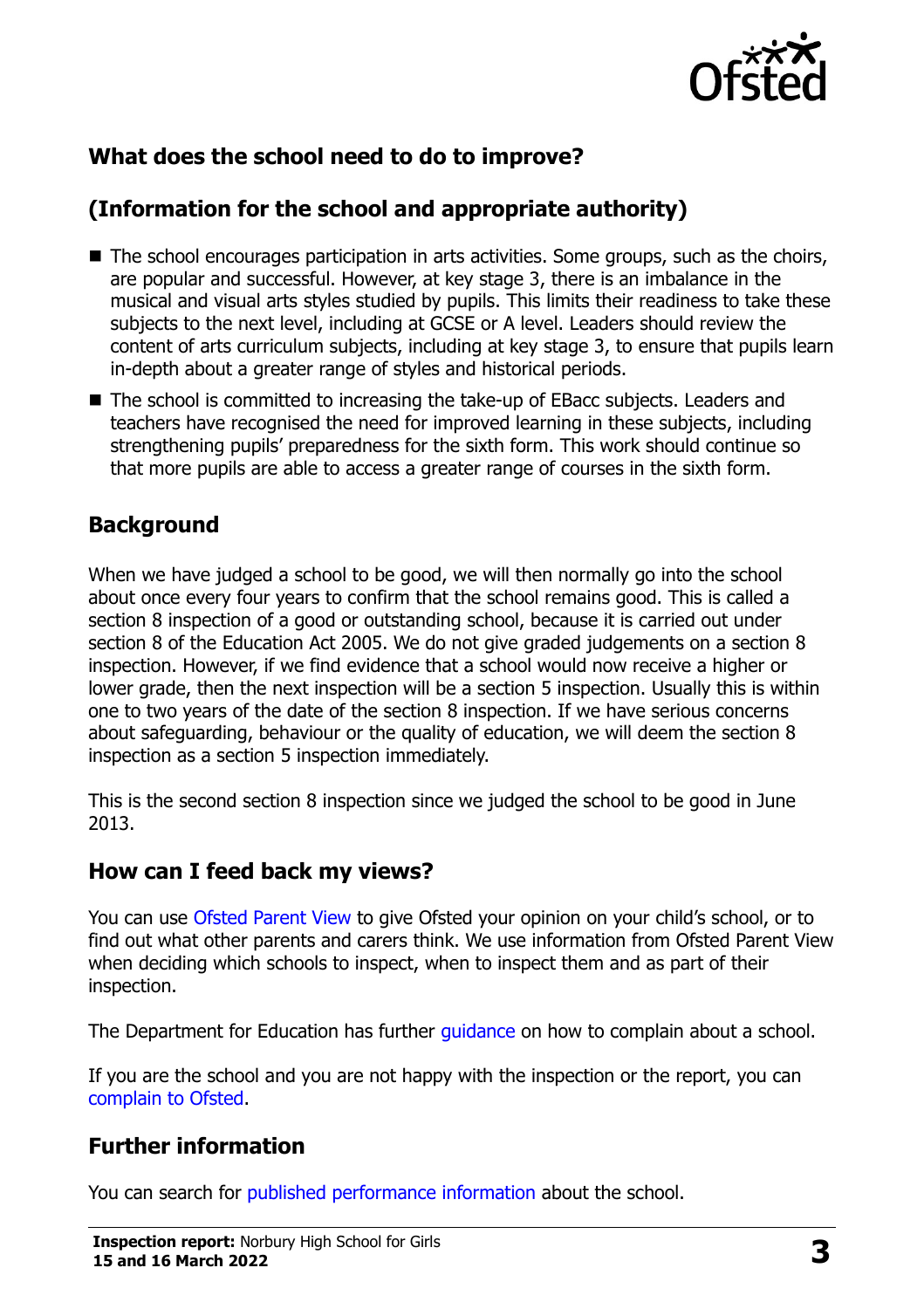

In the report, '[disadvantaged pupils](http://www.gov.uk/guidance/pupil-premium-information-for-schools-and-alternative-provision-settings)' refers to those pupils who attract government pupil premium funding: pupils claiming free school meals at any point in the last six years and pupils in care or who left care through adoption or another formal route.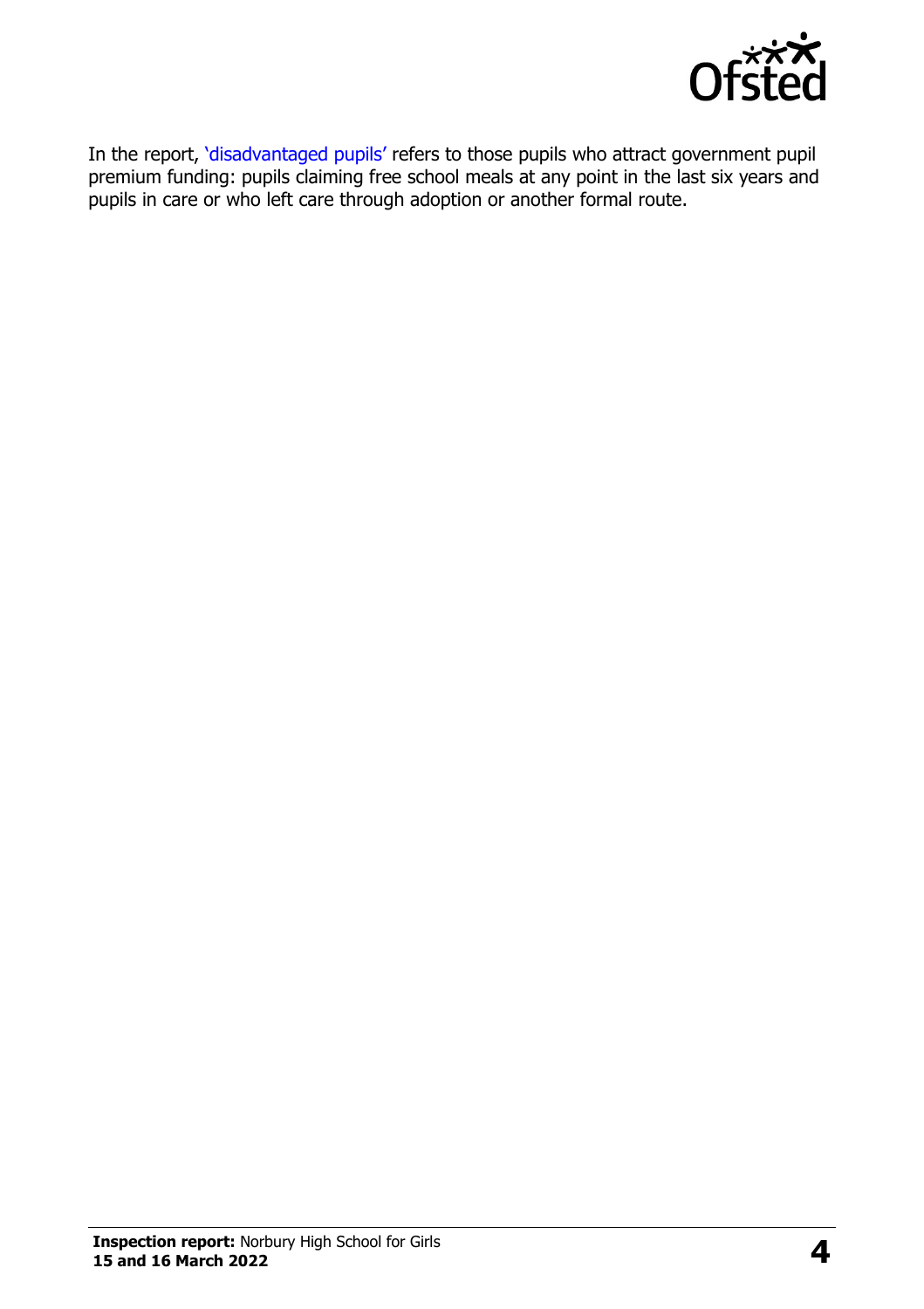

### **School details**

| Unique reference number                            | 137754                   |
|----------------------------------------------------|--------------------------|
| <b>Local authority</b>                             | Croydon                  |
| <b>Inspection number</b>                           | 10212497                 |
| <b>Type of school</b>                              | Secondary comprehensive  |
| <b>School category</b>                             | Academy                  |
| Age range of pupils                                | 11 to 19                 |
| <b>Gender of pupils</b>                            | Girls                    |
| <b>Gender of pupils in sixth-form</b><br>provision | Girls                    |
| Number of pupils on the school roll                | 1,260                    |
| Of which, number on roll in the sixth<br>form      | 146                      |
| <b>Appropriate authority</b>                       | <b>Board of Trustees</b> |
| <b>Chair of trust</b>                              | <b>Alan Chambers</b>     |
| <b>Headteacher</b>                                 | Markieu Hayden           |
| Website                                            | www.nhsg.org.uk          |
| Date of previous inspection                        | 14 March 2017            |

## **Information about this school**

- This school is a secondary academy for girls, part of The Manor Trust
- During the inspection, six pupils were placed in five different alternative provisions

#### **Information about this inspection**

- This was the first routine inspection the school received since the COVID-19 pandemic began. Inspectors discussed the impact of the pandemic with leaders and have taken that into account in their evaluation of the school.
- Inspectors met with the headteacher, deputy and assistant heads; staff responsible for careers, personal development, safeguarding, enrichment and mental health; the special educational needs coordinator (SENCo); the human resources officer; heads of science, history, humanities, English, Spanish and art; the chief executive officer of the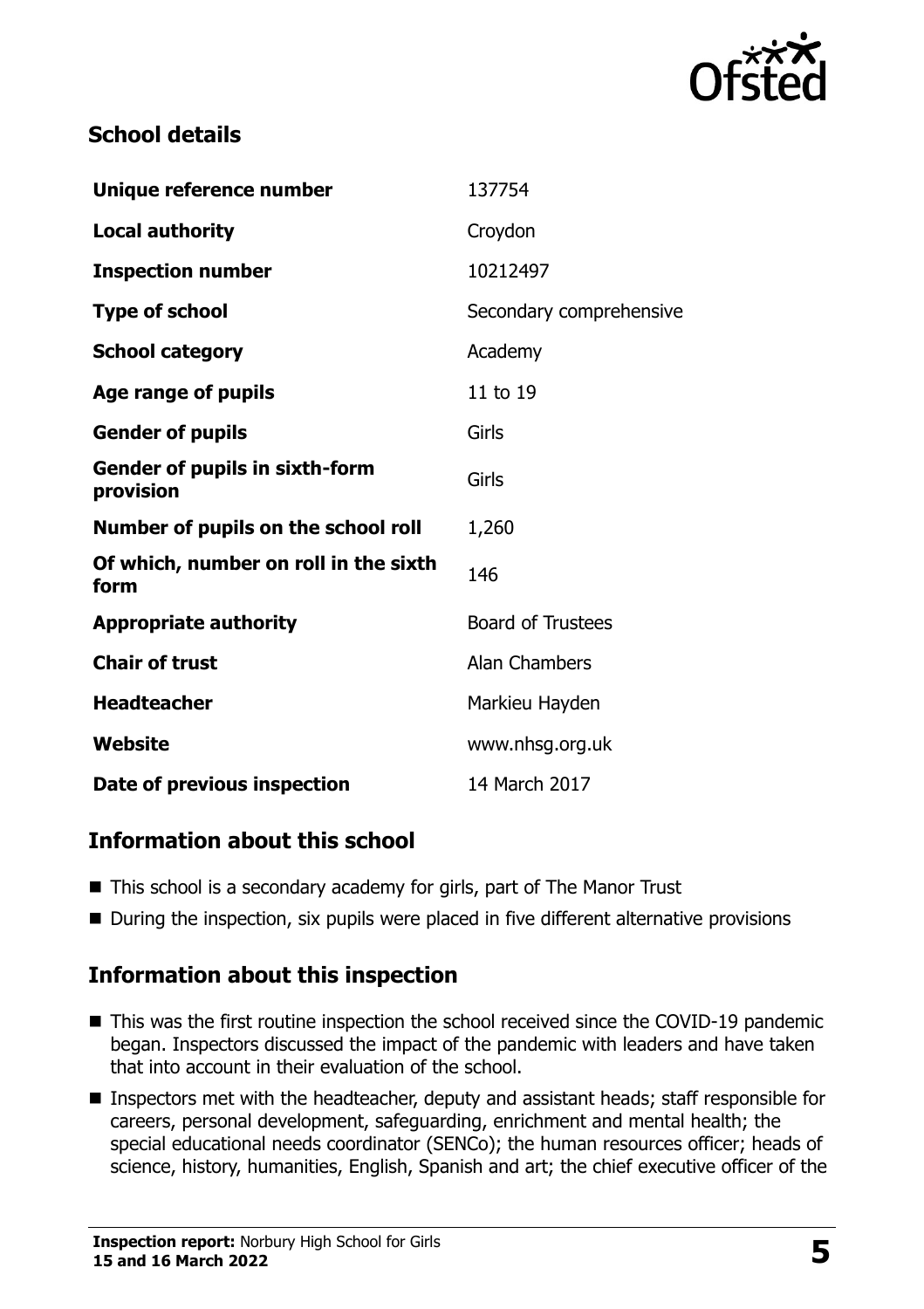

trust; the school's local authority school improvement partner; the local authority director of education; school governors; and subject teachers.

- Inspectors carried out deep dives in these subjects: art, English, history, science and Spanish. For each deep dive, inspectors discussed the curriculum with subject leaders, visited a sample of lessons, spoke to teachers, spoke to some pupils about their learning and looked at samples of pupils' work.
- **Inspectors also visited sixth-form lessons in psychology, sociology and business studies,** a Year 11 drama lesson and spoke to pupils in the art and music areas, where the inspectors explored resources. Inspectors spoke to leaders about the curriculum in music.
- To inspect safeguarding, inspectors examined relevant documentation, including the single central record, case studies and records of referrals. They also spoke to the designated safeguarding lead and her deputy, the SENCo and groups of teachers and pupils.
- **Inspectors spoke to various groups of pupils around the school.**

#### **Inspection team**

| Anne Hudson, lead inspector | Ofsted Inspector |
|-----------------------------|------------------|
| Duncan Kamia                | Ofsted Inspector |
| <b>Terry Millar</b>         | Ofsted Inspector |